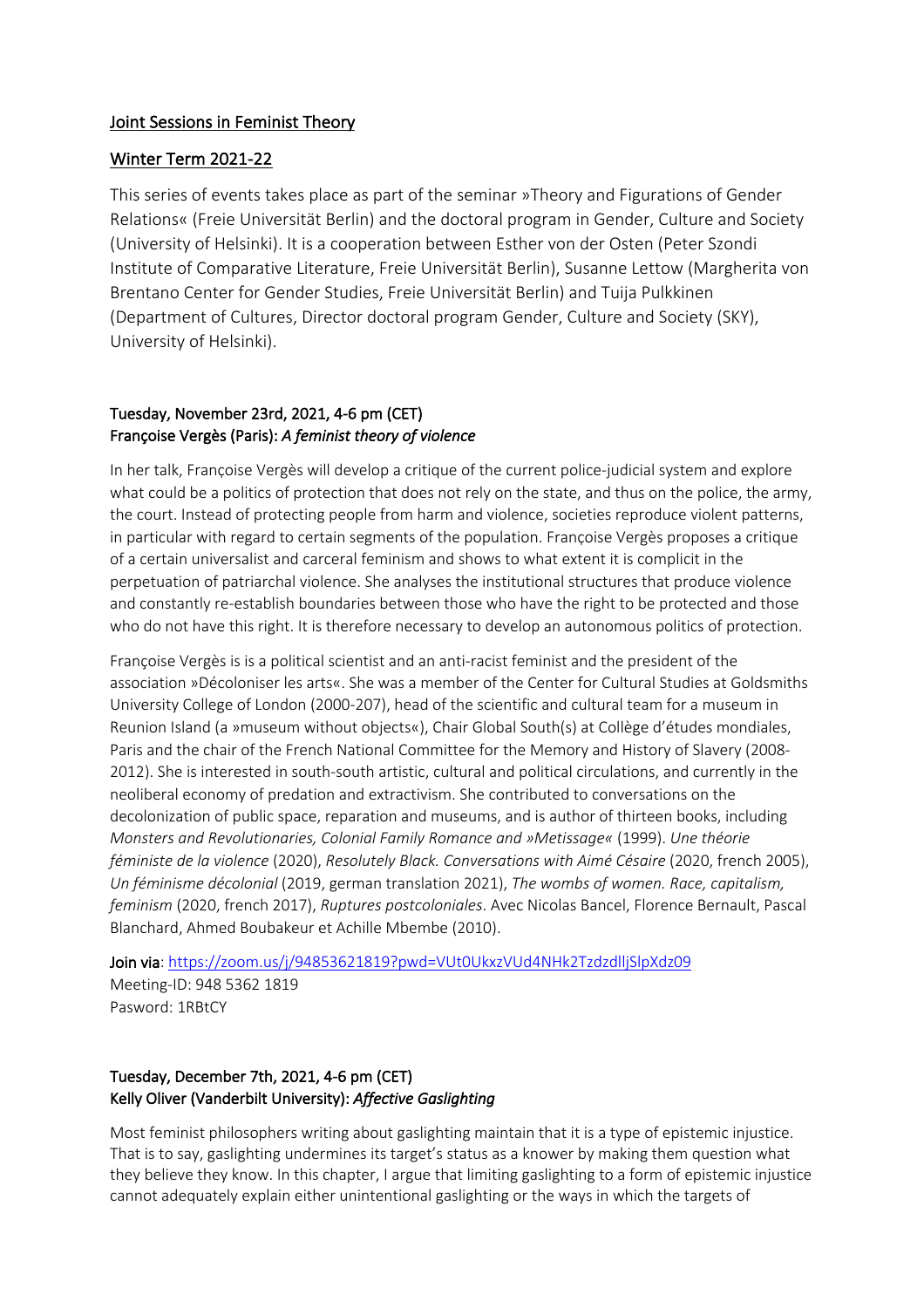gaslighting accept their deficit status as knowers and become complicit with their own gaslighting. Some feminist philosophers argue that there is a moral dimension to gaslighting whereby the target is made to feel immoral for questioning the reality of the perpetrator. Here, I argue that in addition to epistemic or moral dimensions, there is an affective dimension of gaslighting. The affective dimension is essential to its functioning, including the ways in which gaslighting undermines knowledge claims or moral standing. In other words, for gaslighting to work on either the epistemic or moral levels, it must be working on an affective level too. In addition, if gaslighting is unintentional, then there are unconscious dimensions to gaslighting that influence the beliefs and actions of both the perpetrators and the targets. Yet, to date, the gaslighting literature does not account for either the affective or unconscious dimensions of gaslighting, which are essential to understanding how gaslighting works.

Kelly Oliver is W. Alton Jones Professor of Philosophy at Vanderbilt University. She is the author of fifteen scholarly books, including, *Response Ethics* (Roman & Littlefield 2018), *Carceral Humanitarianism: The Logic of Refugee Detention* (University of Minnesota 2017); *Hunting Girls: Sexual Violence from The Hunger Games to Campus Rape*, (Columbia 2016); *Earth and World: Philosophy After the Apollo Missions*, (Columbia 2015). *Animal Lessons: How They Teach us to be Human* (Columbia 2009). She has also published three novels in *The Jessica James, Cowgirl Philosopher, Mystery Series*.

Join via: https://zoom.us/j/91397726657?pwd=cnpSeEJtMWpPamFNU3NFWTFBa1NqZz09 Meeting-ID: 913 9772 6657

Password: ab8JUy

## Tuesday, January 18, 2022, 6-8 pm (CET) Leticia Sabsay (London School of Economics): *Vulnerability, cruelty and the politics of hope*

In a political present marked by the ascendance of neo-authoritarianism, we seem to be witnessing a renewed political aesthetics of cruelty and hatred. Vulnerability, in this context, has oftentimes been weaponised to justify violence against some feminist organising that, in turn, has mobilised critical notions of vulnerability to stake a demand for justice. Vulnerability does not have a distinct political orientation; rather, it is the object of political dispute. In this talk, Leticia Sabsay proposes to examine myriad claims to vulnerability, focusing on the political aesthetics they evoke. She argues that when vulnerability is put to serve a political aesthetics of cruelty, it might point to the activation of a death drive that not only gets attached to otherwise life affirming ideals such as self-determination, freedom or integrity, but also propels the questioning of basic democratic principles. In light of these deadly times, many are filled with resignation, weariness and pessimism, while for others pessimism is a luxury they cannot afford. Either way –even if in the negative or as a constant present absence– hope haunts those fighting for their right to life, against destitution, violence, or countering what bell hooks calls "white supremacist capitalist patriarchy." The question remains, however, whether (and which) hopes might a feminist politics of vulnerability open up.

Leticia Sabsay is associate professor of gender and contemporary culture in the Department of Gender Studies at the London School of Economics and Political Science. She is the author of *The Political Imaginary of Sexual Freedom* (2016), and, with Judith Butler and Zeynep Gambetti, she coedited *Vulnerability in Resistance* (2016). In Spanish, she has authored the books *Las normas del deseo: Imaginario sexual y comunicación* (2009) and *Fronteras sexuales: Espacio urbano, cuerpos y ciudadanía* (2011) and coedited, with Patrícia Soley-Beltrán, *Judith Butler en disputa: Lecturas sobre la performatividad* (2012). She is coedits, with Victoria Collis-Buthelezi and Natalia Brizuela, the *Critical South* Book Series (Polity); and with Sadie Wearing and Sumi Madhok, the book series *Thinking Gender in Transnational Times* (Palgrave).